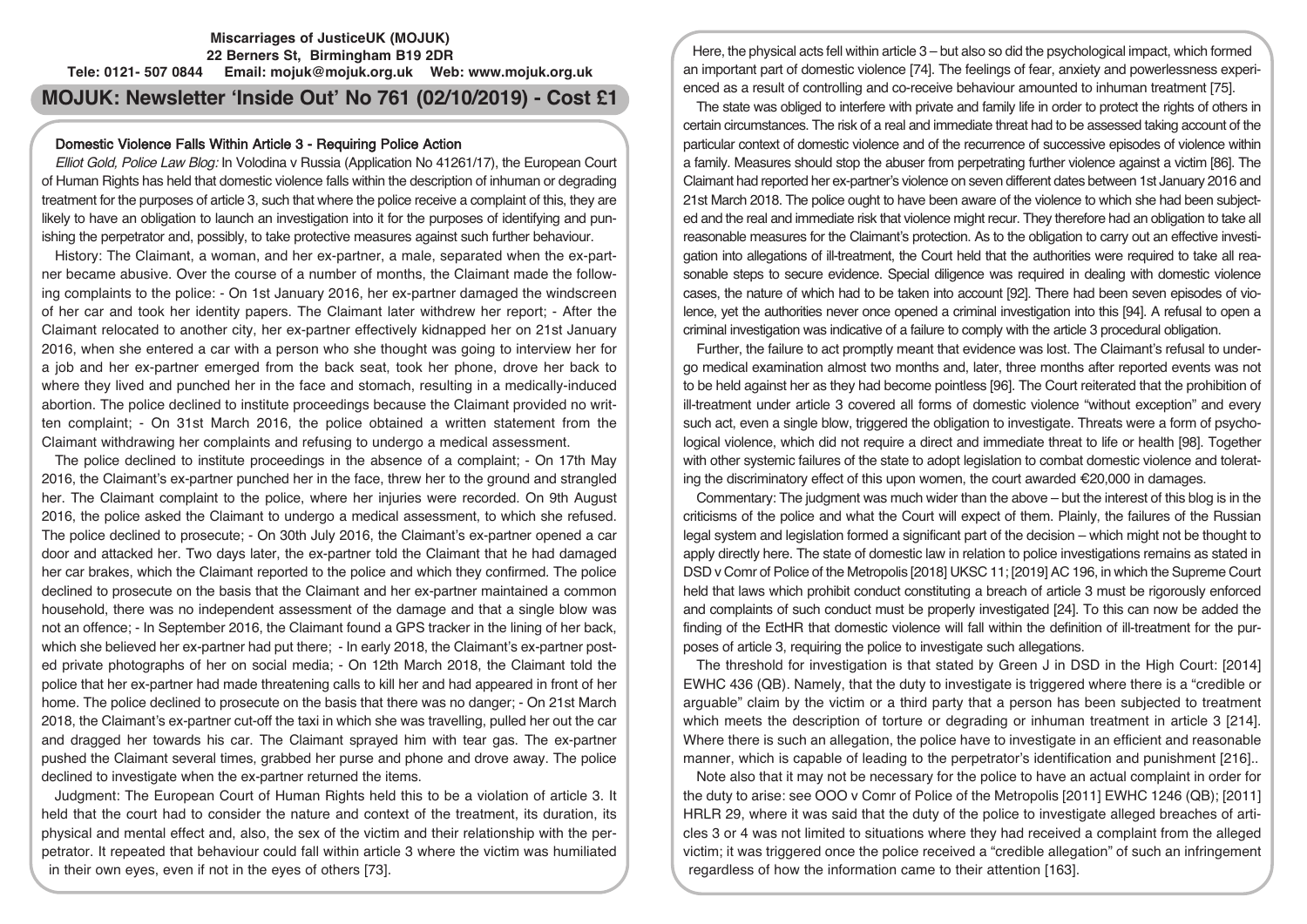It is noteworthy that in the Volodina, the Claimant made complaints and then withdrew them. The ECtHR's position is that these were valid complaints, requiring investigation and/or further action. It may be that had the police sought to interview the Claimant further and/or used specially trained domestic violence police officers to make contact with and speak to her, she might have been able to provide further information and support police action. For police forces in England and Wales, this should reinforce that where a vulnerable person seeks to withdraw a complaint, the police should consider whether still to pursue the underlying matter - with care and sensitivity.

Further to this, however, is also the separate obligation of the police to take steps in order to prevent a known risk of ill treatment. The police will have a responsibility to take protective measures with respect to a person where there is a risk of a real and immediate threat to their rights under articles 2, 3 or 4. This could, the ECtHR held, be by way of devices such as restraining orders or protections orders. As stated above, the ECtHR placed much weight upon the discriminatory effect of domestic violence upon women. An analysis of the politics of that decision is beyond this blog, rather than the implications and obligations of the police. It is, however, doubtful that such behaviour in other situations should be treated any differently – whether female to male or within same-sex relationships. Finally – this case provides another example of the value of damages for such a claim. For a series of such serious failures, which included discrimination contrary to article 14, the court awarded €20,000.

#### Chris Grayling's Probation Reforms Contributed to the Murder of 5 Year Old Alex Malcolm

An inquest into the death of Alex Malcolm, who was 5 years old when he was killed by his mother's ex-partner, has concluded finding his death was an 'unlawful killing'. In a detailed narrative conclusion, the jury identified a series of failures by the National Probation Service (NPS), as well as system defects following major changes to probation services under 'Transforming Rehabilitation', contributed to Alex's death.

Alex was brutally beaten in a park in Catford, South East London and died two days later on 22 November 2016. The then boyfriend of Alex's mother, Marvyn Iheanacho, was later charged with his murder. Iheanacho had been under the supervision of the NPS after being released from prison on licence on 31 May 2016, where he had been serving a sentence for an assault on a former girlfriend. It was only after Alex was murdered that his mother Liliya Breha became aware of Iheanacho's history of violence, licence conditions and high risk to partners and children.

After a twelve day hearing, the inquest jury gave a narrative conclusion which found that numerous system defects more than minimally contributed to Alex's death. These included the major changes in probation services following Chris Grayling's controversial 'Transforming Rehabilitation' policy in 2014. These changes led to higher workloads within the NPS which the jury said, "may have affected the effectiveness of the system to deal with high risk offenders".

The jury further found the NPS at the time was understaffed; there was fragmented information held by different agencies which did not appear to enable effective information sharing; and significant shortages of places in Approved Premises. The jury also noted that the 2017 inspection report on the prison HMP Wormwood Scrubs found it was not managing high risk offenders adequately at the time, joint working with the NPS was poor, and there was a shortage of Offender Supervisors.

During the course of the inquest the NPS admitted that the perpetrator Iheanacho was wrongly classified under MAPPA (Multi Agency Public Protection Arrangements) before his release from prison. The jury found that this failure more than minimally contributed to Alex's death. They noted that had the perpetrator been correctly categorised it was more likely

that Liliya would have been informed of his history and risk, and that information would have been shared between other agencies, including the prison who had her details, and Children's Services who would have been able to take steps to safeguard Alex.

The jury further found that the following key issues 'more than minimally or trivially probably' contributed to Alex's death: A serious of individual failures by NPS probation officers [detailed below], coupled with inadequate support and supervision; The failure of relevant agencies to identify, request and share relevant information; The NPS failure to adequately challenge or take action to recall the perpetrator at an appropriate stage in response to his failures to comply with licence conditions.

The inquest heard evidence that the probation officer supervising the perpetrator prior to Alex's death had qualified that year but was immediately allocated Iheanacho's and other high-risk cases with minimal supervision. This was despite her having limited experience of managing perpetrators of domestic violence. The jury found that the allocation of this case to this newly qualified officer without adequate supervision contributed to Alex's death.

The probation officer was given sole responsibility over Iheanacho's case 26 days prior to his release from prison, following a brief informal handover from her colleague. She was made aware of his licence conditions, which included standard conditions such as being of good behaviour and cooperating with his probation officer. He was also subject to various bespoke conditions including that he was not to have unsupervised contact with children under the age of 16 without the prior approval of his supervising officer and social services, and he was required to notify the NPS of developing relationships. The purpose of these conditions is to protect the public from harm, and also to manage and reduce risk.

On release from prison Iheanacho was subject to MAPPA, which is used to manage the risk posed by violent and/or sexual offenders. He was assessed as presenting a high risk of serious harm to partners (current and future) and a medium risk to members of the public, staff and children. Whilst the probation officer was aware of Iheanacho's previous offences she did not look into or request further information on the details, due to the high workload. As such she was not fully aware of multiple previous incidents involving emotional and physical damage caused to children.

The officer told the inquest she found Iheanacho very challenging to manage, and said she was inexperienced and afraid of him and as such was more ready to accept what he said. The jury narrative found that the perpetrator was a manipulative and high risk offender who intimidated the officer, making it more difficult to manage the risk adequately.

On multiple occasions the probation officer was made aware that Liliya was Iheanacho's girlfriend, but she did not investigate further or make a clear record of her contact details (although she did retain her mobile phone number). In June 2016, Iheanacho informed the officer that his partner had a 3 year old child called 'Alex Breha'. The jury found the failure to identify this relationship and share information with relevant agencies contributed to his death. In June the probation officer also became aware that Iheanacho was no longer at his registered address, but he would not confirm where he was living. Failing to give information to probation officers can be grounds for recall to prison, but the officer did not pursue this.

Liliya Breha, Alex's mother, said: "I would really like to say that Alex didn't have to die for system failures to be identified and for people to start to do their jobs properly. Alex was my heart beat and I miss him so much. He should be here right now going to school, playing with his friends. Someone took this away from him for no reason and the systems meant to protect us did not. I now hope changes will be made. I would also like to thank everyone who has been supporting and helping me during this horrible time."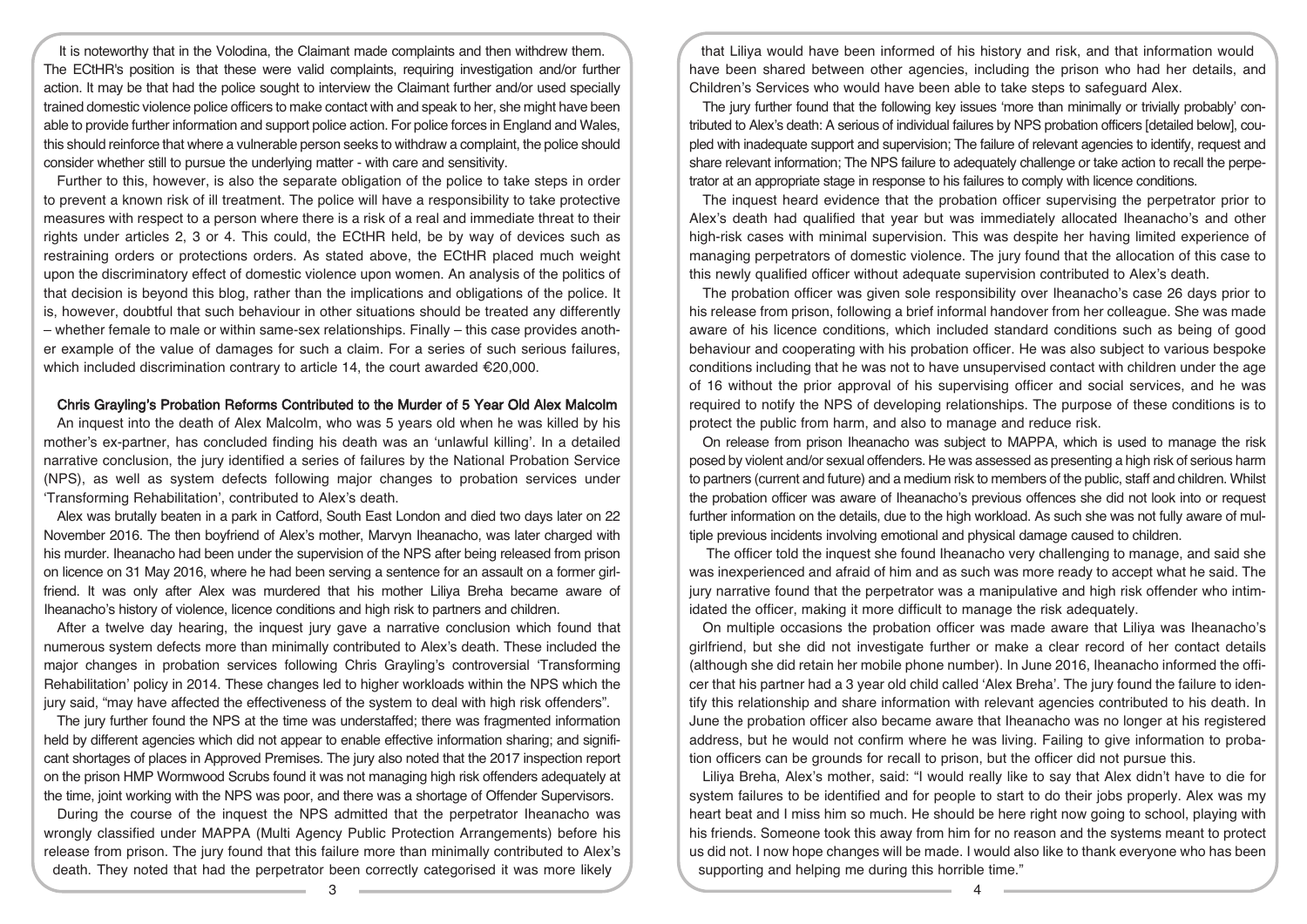Selen Cavcav, Senior Caseworker at INQUEST, said: "The critical conclusion of the jury once again exposes the consequences of the rushed and ill informed 'transformation' of probation services. Multiple opportunities to protect Liliya and Alex were missed, as their safety was put in the hands of inexperienced individuals working in overstretched services. This inquest has performed a vital function in publicly scrutinising these systemic failings, which must urgently be addressed at a national level."

Sarah Kellas, Birnberg Peirce Ltd solicitors, who represented the family said: "This is a very very sad case; and another tragic and utterly preventable death which has followed Chris Grayling's 'Transforming Rehabilitation' disaster and which has left Liliya shattered. The evidence from the inquest has highlighted the lack of understanding and training, and care taken by authorities responsible for the protection of the public to safeguard women and children against perpetrators of domestic violence."

Harriet Wistrich, Director of Centre for Women's Justice, said: "This case highlights just how important it is for all those working in the criminal justice system, from police through to probation, to have a proper understanding of the dynamics and risks of domestic violence and coercive and controlling behaviour. With the necessary insight and proper resourcing this tragic death like many other domestic homicides could have been averted."

## Summary of Hooded Men Judgment

The Northern Court of Appeal on Friday 20th September, by a majority of two to one, said it was satisfied that the treatment to which Hooded Men had been subjected to would if it occurred today properly be characterised as torture, bearing in mind that the European Convention on Human Rights is a living instrument, but that the test had not been met to enable an Article 2 or 3 procedural investigation to take place given the passage of time. The Court upheld the earlier decision to quash the PSNI's decision not to take further steps to investigate the question of identifying and, if appropriate, prosecuting those responsible for criminal acts arising from their interrogation. It recognised however that an investigation may be hampered by the antiquity of the events.

The appeal concerned applications for judicial review of the PSNI's decision in 2014 that there was no evidence to warrant an investigation, compliant with Articles 2 and 3 of the ECHR, into the allegation that the UK Government authorised and used torture in NI in 1971. The applications also challenged decisions of the PSNI, Department of Justice and Northern Ireland Office as constituting a continuing failure to order and ensure a full, independent and effective investigation into torture at the hands of the UK government and/or its agents in compliance with Articles 2 and 3 of the ECHR, common law and customary international law. The trial judge had dismissed the applications but declared that the PSNI's decision not to take further steps to investigate the question of identifying and, if appropriate, prosecuting those responsible for criminal acts should be quashed. The Court of Appeal said it would deal with all the issues that had been before the trial judge.

The background to the decision to introduce detention without trial and the five interrogation techniques in Northern Ireland in 1971 is set out in paragraphs [3] – [10] of the judgment. As evidence of the nature and effects of the treatment of detainees emerged there was considerable public disquiet. On 31 August 1971 the Home Secretary established the Compton Enquiry to investigate allegations of physical brutality. It considered that brutality was an inhuman and savage form of cruelty, and that cruelty implied a disposition to inflict suffering, coupled with an indifference to, or pleasure in, the victim's pain. The Committee concluded that none of the 12 complainants suffered physical brutality as so defined.

On 16 November 1971 the Prime Minister established the Parker Committee to consider whether, and if so in what respects, the interrogation procedures required amendment. The Committee reported on 31 January 1972 with the majority concluding that, subject to effective safeguards against excessive use, there was no reason to rule out the techniques on moral grounds. In his minority report Lord Gardiner found the issue of authorisation was one of some difficulty and questioned whether the Committee should recommend the enactment of legislation governing the use of the interrogation techniques in emergency conditions. On 2 March 1972, the Prime Minister announced that the government had decided that the techniques would not be used in future as an aid to interrogation.

On 16 December 1971, the Irish Government submitted an application to the European Commission for Human Rights against the UK alleging that the hooded men were subjected to treatment in breach of Article 3 ECHR. The Commission concluded that the combined use of the five techniques constituted a practice of inhuman treatment and of torture contrary to Article 3 and that violations of Article 3 had occurred. The Irish and UK Governments discussed the possibility of a friendly settlement but agreement could not be reached on the initiation of prosecutions or disciplinary proceedings against the officers who were involved in conducting the interrogations. The Irish Government then requested an order from the European Court on Human Rights (ECtHR) that the UK Government should proceed under the criminal law of the UK against the members of the security forces who committed acts in breach of Article 3 and against those who condoned or tolerated them. The ECtHR decided to review the Commission's decision and while it accepted that the use of the techniques amounted to inhuman or degrading treatment it considered that they did not occasion suffering of the particular intensity and cruelty implied by the word torture. The ECtHR also concluded that the sanctions available to it did not include the power to direct one of the States before it to institute criminal or disciplinary proceedings in accordance with its domestic law.

The issue lay dormant until documentation was discovered by researchers in 2013. On 4 June 2014, RTÉ broadcast a documentary which disclosed correspondence that had not been before the Commission and ECtHR. This indicated that in December 1976 Roy Mason, the then Secretary of State for NI, wrote to his opposite number in the Conservative Party, Airey Neave, indicating that it was preferable that the claims for damages in respect of the interrogation procedures should be settled out of court given that the procedures themselves were unlawful and because of the embarrassment or worse which could arise for those concerned at the time including Lord Carrington. The terms of the letter raised concerns in the Ministry of Defence should the letter be disclosed and it was recommended that the Secretary of State attempt to recover the letter from Mr Neave and advise him not to reveal its contents to anyone else. This appears to have been successful and an amended letter excluding the reference to embarrassment and Lord Carrington was provided.

The programme also referred to a memo written by the then Home Secretary, Merlyn Rees on 31 March 1977 to the Prime Minister ("the Rees memo") after a meeting with representatives of the Irish Government seeking to achieve a friendly settlement of the dispute which stated: "It is my view (confirmed by Brian Faulkner before his death) that the decision to use methods of torture in Northern Ireland in 1971/72 was taken by Ministers – in particular Lord Carrington, then Secretary of State for Defence." In a note in the margin of the Rees memo the Head of the Army Department of the Ministry of Defence (MoD") wrote: "This could grow into something awkward if pursued". The Rees memo was followed up by a letter from him dated 18 April 1977 in which he said: "I would accept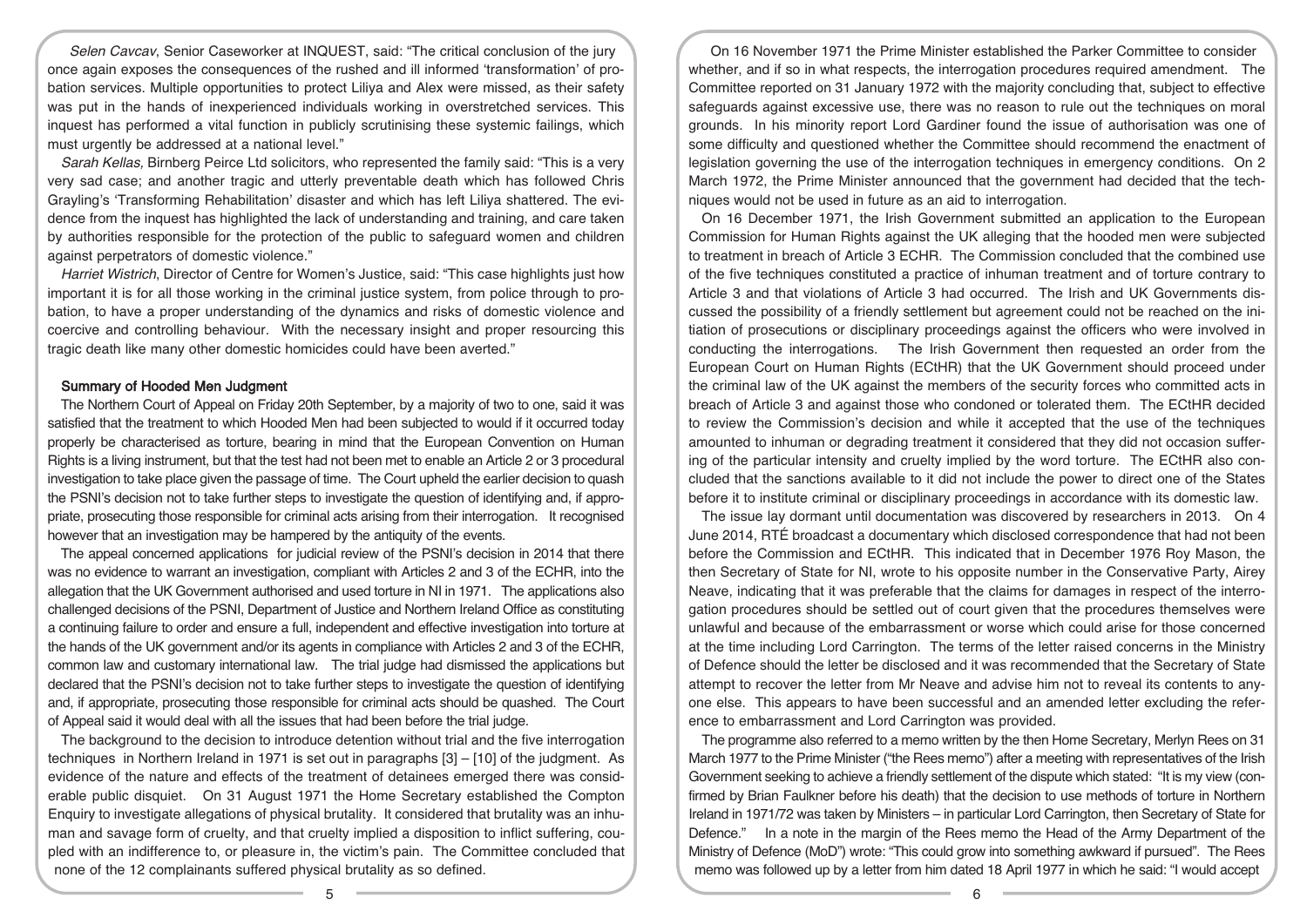that in discussing the situation in 1971/72 I compressed the record too starkly". The Pat Finucane Centre also uncovered material in the National Archive in 2013 including a document from a MoD official dated 9 November 1971 entitled "Northern Ireland – Authority for Interrogation". In this document it stated: "On 10 August [1971] S of S [Lord Carrington] discussed the matter with the Home Secretary [Reginald Maudling]. Neither Secretary of State indicated any dissatisfaction with the situation. S of S consider, I believe, that he and the Home Secretary (in the Prime Minister's absence) thereby acquiesced in the provision by the Army of advisory services for the interrogations that were expected to be authorised by the Northern Ireland Minister of Home Affairs and to produce a valuable intelligence dividend. The selection of individuals to be interrogated was, however, entirely a matter for the RUC and the Northern Ireland Government. On 11 August Mr Faulkner, acting as Minister for Home Affairs, and on the advice of the RUC, signed orders … authorising the removal of each of the 12 persons … Mr Faulkner had received recommendations that these individuals should be interrogated, and he had been extensively briefed by the Director of Intelligence in Northern Ireland on the techniques of interrogation. By authorising the removal of these persons in the circumstances, Mr Faulkner must have deemed to have agreed that they should be interrogated. I believe therefore that not only would it be fair that any public answer should be in terms that interrogation had been authorised by the Northern Ireland Government with the knowledge and acquiescence of HMG; but that the legal fact of the signing of the removal order by Mr Faulkner virtually precludes any other answer. Likewise, if asked who authorised interrogation of these particular individuals, the facts permit no other answer than "the Northern Ireland Government".

The RTÉ broadcast led to a question being asked by Gerry Kelly MLA at the Northern Ireland Policing Board in July 2014 about what action the Chief Constable had taken "following the assertion in official documents that Lord Carrington authorised the use of methods of torture in this jurisdiction". The response was that "the PSNI will assess any allegation or emerging evidence of criminal behaviour … with a view to substantiating such an allegation and identifying sufficient evidence to justify a prosecution and bring people to court". The PSNI deployed a researcher to carry out an investigation at the National Archives. He was unable to locate the Rees memo and was told "it had most likely been returned to the original department" . He reviewed a range of documents and concluded that there would be no useful purpose served by taking the investigation further. This resulted in a written response from ACC Kerr on 17 October 2014 stating that the evidence to support an allegation that the UK Government had authorised torture had not been found and that it was clear that the use of torture was never authorised at any level. It was this statement that generated this litigation. On 27 October 2017 the trial judge, Mr Justice Maguire, dismissed the applications for judicial review of the PSNI's decision that there was no evidence to warrant an investigation compliant with Articles 2 and 3 must fail but declared the decision not to take further steps to investigate the question of identifying and prosecuting individuals should be quashed.

On 4 December 2017 an application was made by the Irish Government to the ECtHR requesting it to revise its judgment on the grounds that the UK Government had information demonstrating that the effects of the five techniques could be substantial, severe and long-lasting while it had alleged in the Convention proceedings that the effects were minor and short term; and that the archive material revealed the extent to which, at the relevant time, the UK Government had adopted and implemented a policy of withholding information from the Commission and the ECtHR including that their use had been authorised at ministerial level and their purpose in doing so. The majority of the ECtHR had doubts as to whether the documents on the medical effects suggested that the Commission had been misled as to the serious and long-term effects of the five techniques. The

ECtHR accepted that a number of documents demonstrated that the then UK Government was prepared to admit that the use of the techniques had been authorised at "high level" to avoid any detailed enquiry into the issue but that the relevant facts were not "unknown" to the Court at the time of the original proceedings. In her dissenting judgment, Judge O'Leary concluded that the new facts revealed that medical evidence was available pointing to the long-term serious mental effects of the five techniques and the existence, nature, extent and purpose of a policy of nondisclosure and obstruction by the UK Government. She considered that those new facts might or would have had a decisive influence when the Court considered whether it should confirm or overturn the unanimous Commission finding of torture.

Consideration: The passage of time is the most substantial issue in this appeal. It arises in two ways: • The Convention is a living instrument. The Court of Appeal said that it was clear that the approach both nationally and internationally to the conduct which would constitute torture in 1971 and the steps that should be taken in relation to it have changed. It referred to the UN Convention against Torture and Other Cruel, Inhuman or Degrading Treatment or Punishment which was adopted in 1984. It provided a definition of torture, that torture should be criminalised and that alleged offenders should be subject to criminal, disciplinary or other appropriate proceedings. The UK Government gave effect to the criminalisation provisions of the Convention in s. 134 of the Criminal Justice Act 1998 which provides that "a public official or person acting in an official capacity, whatever his nationality, commits the offence of torture if in the United Kingdom or elsewhere he intentionally inflicts severe pain or suffering on another in the performance or purported performance of his official duties." The Court said the decision of the ECtHR in 1978 was subject to a degree of criticism because of the nature and extent of the conduct required to constitute torture before such a finding could be made. In 1999 the ECtHR reviewed its position and stated that "having regard to the fact that the Convention is a "living instrument which must be interpreted in the light of present day conditions", it considered that certain acts which were classified in the past as "inhuman and degrading treatment" as opposed to "torture" could be classified differently in future. In the domestic courts, it was accepted in 2006 that the international prohibition of the use of torture enjoyed an enhanced status which meant that in terms of criminal liability every state was entitled to investigate, prosecute and punish or extradite individuals accused of torture who were present in its jurisdiction. It was also accepted that torture may not be covered by a statute of limitations and that only in the past 25 years had international law recognised a duty on states to carry out formal investigations into at least some of the deaths for which they were responsible and which may well have been unlawful.

•The temporal relationship between the claim in this case made in 2014 and the events which occurred some 43 years earlier. In paragraphs [78] – [98] the Court reviewed the domestic and international case law on the procedural and substantive obligation on the State under Article 2 ECHR to carry out an effective investigation and the temporal jurisdiction for carrying out an investigation. The Court said that, unlike the trial judge, it had the benefit of the UKSC decision in Geraldine Finucane's Application [2019] UKSC 7 which set out the following propositions: The critical date for the establishment of Convention rights in domestic law is 2 October 2000:Where it is sought to establish procedural or ancillary Article 2 or 3 Convention rights after that date in respect of a death prior to 2 October 2000 the genuine connection and Convention values tests apply: The 10 year time-limit is not inflexible. Although it is a factor of importance its significance may diminish particularly where the vast bulk of the enquiry into the death or breach of Article 3 has taken place since the HRA came into force:The Brecknell test can provide a basis for the revival of the procedural obligation but the genuine connection or Convention values test must also be satisfied.

The trial judge had been satisfied that the materials exposed in the RTÉ documentary fell within the broad description referred to in the Brecknell judgment. The Court said it was important to recog-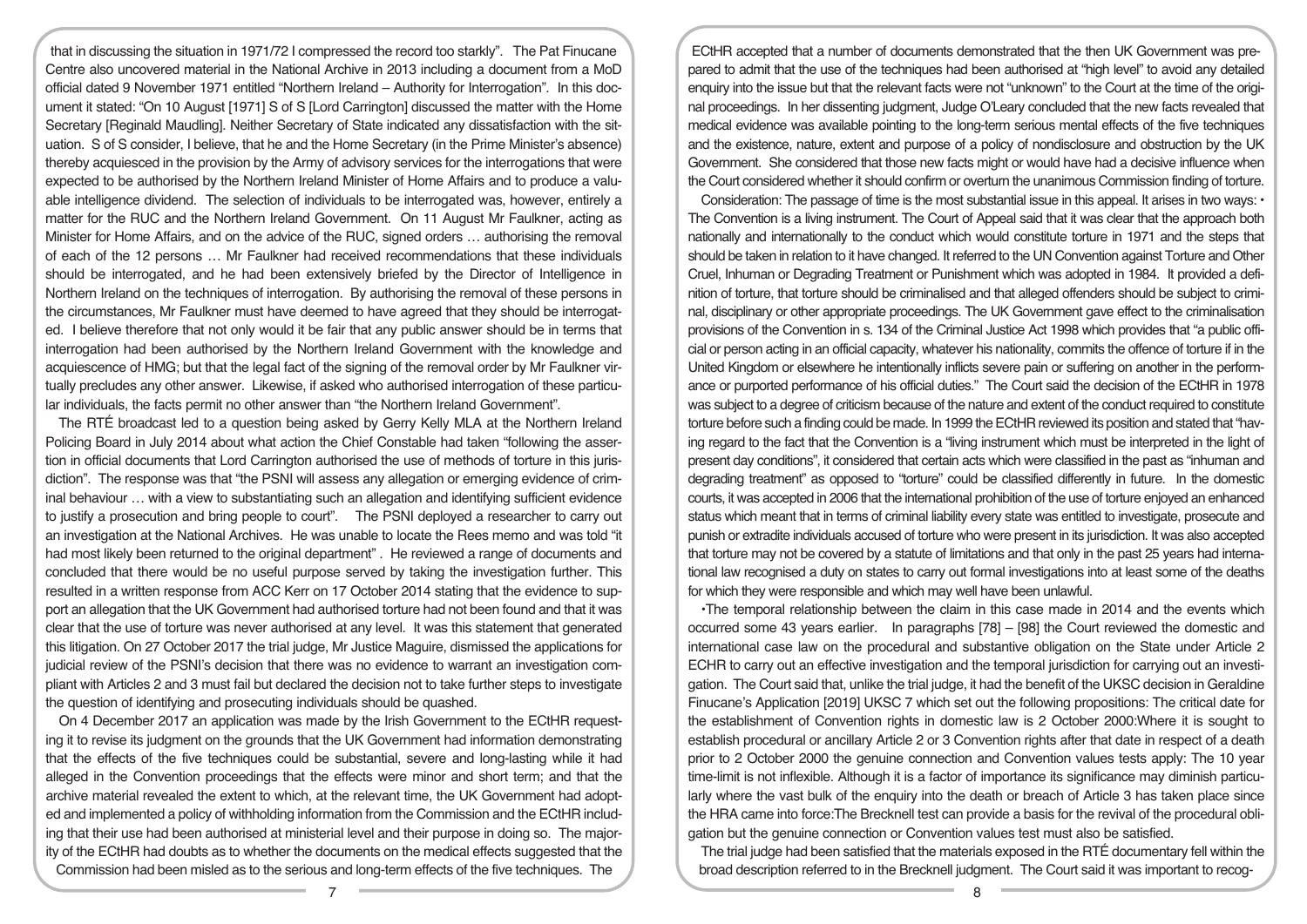nise that although Lord Carrington, Sir Reginald Maudling and Brian Faulkner are now all deceased the investigation sought by the appellants was broader than the part that those individuals played and that many of those involved in the events may no longer be available. It was necessary to review the trial judge's finding in light of the revision judgment in Ireland v UK which had not been available to him but which gives substantial guidance on the issue of how the ECtHR might interpret the circumstances. Although the overall issue for the Court was whether there was material which satisfied the very high test as to whether there were exceptional circumstances justifying a revision of the judgment, the basis upon which it was contended that the judgment should be revised required determination of what the new material was and how it was relevant to a revision of the original findings.

The Court noted that the purpose of the proposed investigation includes obtaining evidence as to the level of knowledge and understanding the persons authorising the application of the five techniques actually had. It noted there must be a trigger before the obligation to conduct a procedural investigation arises as any other approach would offend the principle of legal certainty upon which the Convention places great weight. Case law cites that any new material emerging should be sufficiently weighty and compelling to warrant a new round of proceedings. The Court said it was therefore necessary to examine what material was available by the time of the delivery of the judgment in Ireland v UK in 1978 and what difference to the obligation to investigate has been established by the material newly released into the National Archive. It noted that by 1978, as a result of the Compton Enquiry, the Parker Committee Report, the debates in Parliament, the investigations by the European Commission and the hearings before the ECtHR the following matters had been established: • the precise nature of the techniques used and the purposes for which they were used; • the persons in respect of whom they were used; • the extent of the training and preparation for their use; • the fact that a secret base was identified for their application; • the use of the techniques had been authorised at a high/senior level; • the authorisation included ministerial authorisation (referred to by Lord Gardiner); • the use of the techniques was unlawful; • the use of the techniques was in breach of Article 3 of the Convention; • the use of the techniques was an administrative practice of the United Kingdom; • the UK government had chosen not to co-operate fully with the investigation carried out by the European Commission; • that attitude persisted during the hearing before the Court; • the UK government made clear that it did not intend to carry out any investigation into the criminal or disciplinary liability of those who authorised and applied the techniques.

It said it was clear, therefore, that by 1978 there was a compelling case for the investigation of those who authorised and implemented the unlawful use of the five techniques with a view to prosecution for any criminal offences disclosed: "That investigation did not take place because of a policy decision made within the United Kingdom Government. All of that was known." The Court referred to a minute prepared by an official in the Northern Ireland Office on 13 February 1978 discussing what if any steps should be taken in light of the judgment of the ECtHR in Ireland v UK which noted: "In relation to the five techniques, there is no point in talking about evidence or investigations. It would not be a week's work to discover who was responsible if we set our minds to it. As I understand it, the decision not to prosecute was, and is, a policy decision (and no doubt an admirable one)."

The Court commented that the new material which was recovered principally from the National Archive provides further detail in relation to the circumstances leading to the authorisation of the use of the five techniques and the lack of cooperation of the United Kingdom Government in the disclosure of material, particularly in relation to the consequences of the use of the techniques. It said it does not, however, alter the substance of what has been known for the last 40 years: "The omission of any adequate investigation seeking to estab-

lish criminal responsibility in respect of the unlawful treatment of those subjected to the five techniques has been publicly recognised since at least 1978 and although the recent focus on the additional material in the National Archive emphasises the proper sense of injustice felt by those who were subjected to the techniques that material does not constitute new material raising reasons for the conduct of an adequate investigation beyond those that have been known for a long time. The jurisprudence of the Convention does not permit the simple application of new law to past facts. Taking into account the analysis of the revision judgment which was not, of course, available to the learned trial judge and applying it to the circumstances of the appeal we consider that the Brecknell test has not been satisfied."

The Court said that if it was wrong in its approach to the Brecknell test it agreed with the trial judge that the critical date is 2 October 2000 and the genuine connection test has not been met and that in any event extensive, detailed investigations had taken place during the 1970s. The Court found the application of the Convention values test more difficult. It accepted that the application of the five techniques amounted to the torture of those who endured them and that that conclusion reflects the development of the Convention as a living instrument. It also accepted that this is a feature which should be taken into account in determining whether any proposed investigation is required by Convention values. The Court, however, questioned whether this was the only feature as the Convention values test cannot apply to the period before the Convention was adopted: "That would suggest that there is at the very least a role to be played in the application of this test by considering the nature of Convention values at the time when the omission took place. That would mean taking into account the conclusions of the ECtHR in 1978. It would also require one to recognise the investigations which did take place through the Compton Enquiry, the Parker Committee, the debates in Parliament, the investigation by the Commission and the consideration by the Court. The resolution of this issue is not necessary to our decision in this case since we have concluded that the Brecknell test is not satisfied but may have to be addressed in other circumstances."

The Court then dealt with the issues of any duty at common law and customary international law. It said that if the obligation at common law is the same as that under the Convention it will similarly fail because the Brecknell test has not been satisfied. It agreed, however, with the trial judge that it could not be argued that there was an obligation to carry out a procedural investigation of a death as an aspect of customary international law before the 1990s and that that was long after the relevant period in this case.

The final issue before the Court concerned the legal consequences of the answer given by the Chief Constable to Mr Kelly at the Policing Board in 2014. The appellant advanced an argument on the basis of legitimate expectation. The Court noted the UKSC judgment in Finucane which states that where a clear and unambiguous undertaking has been made, the authority giving the undertaking will not be allowed to depart from it unless it is shown that it is fair to do so. The trial judge had characterised the narrowness of the enquiry which the PSNI researcher carried out as inconsistent with what the Chief Constable had said and that the investigation should have been aimed at identifying evidence of criminal behaviour. The Court considered that the statement made by the Chief Constable to the Northern Ireland Policing Board was a clear and unambiguous undertaking as to the nature of the investigation that should be carried out and that it created a legitimate expectation of a procedural kind to the public at large: "This is not a case in which the Chief Constable has sought to resile from that undertaking … the investigation carried out by the researcher tasked with this issue was unduly narrow and appears to have been focused solely in establishing whether there was express information given to a particular Minister [Lord Carrington] of the application of torture. It is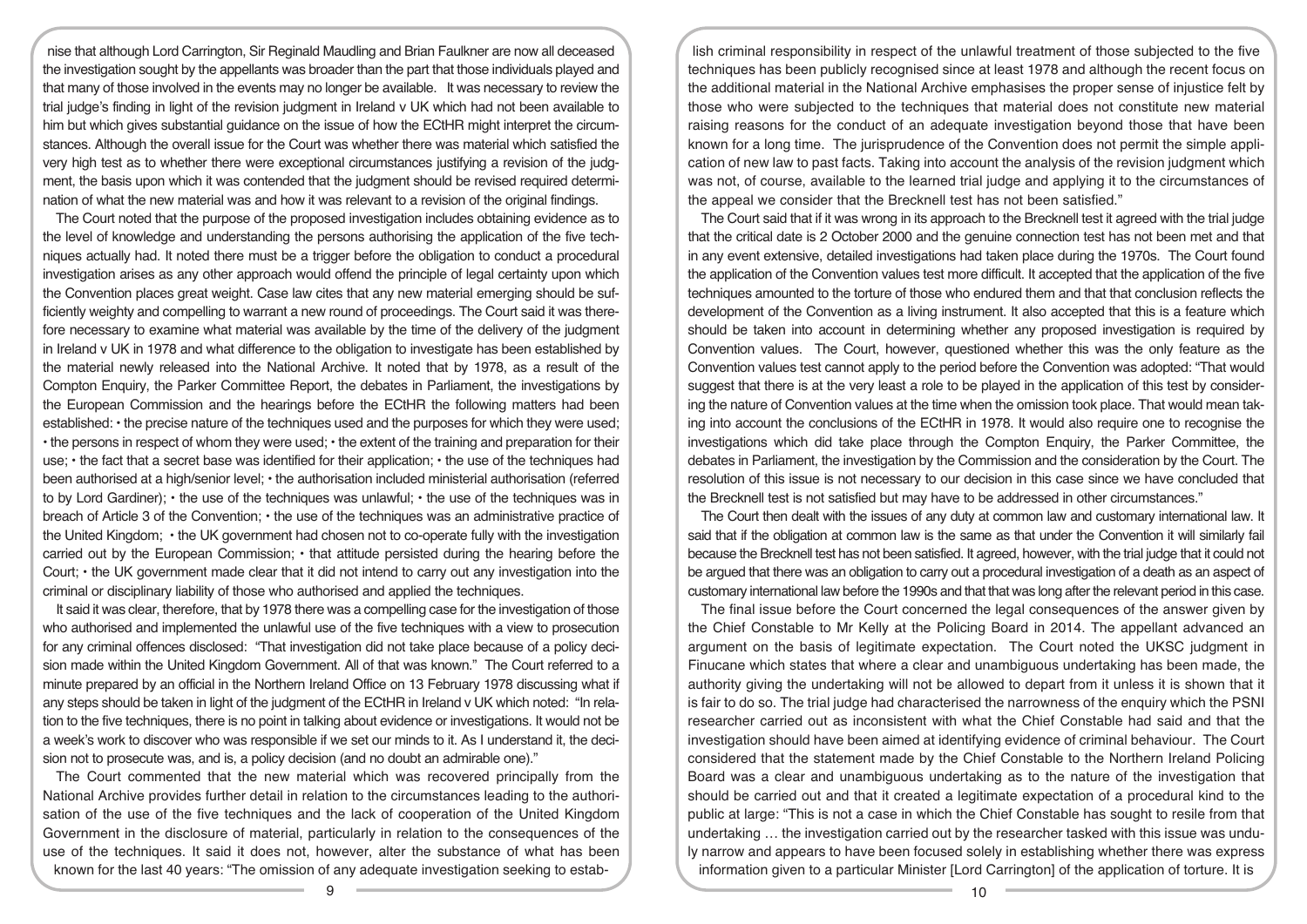disappointing to note that this inadequate investigation was signed off by two more senior officers. That may raise an issue about whether there is likely to be any public confidence in an investigation without practical independence from the PSNI."

The Court agreed with the trial judge that the approach to the investigation was irrational and in its view the expectation remains unfulfilled. It made the following conclusions: • "We are satisfied that the treatment to which Mr McGuigan and Mr McKenna were subject would if it occurred today properly be characterised as torture bearing in mind that the Convention is a living instrument • We are satisfied that the Brecknell test can apply in domestic law so as to enable an Article 2 or 3 procedural investigation to take place in respect of a death occurring before 2 October 2000 but consider that the test is not satisfied in this case taking into account the conclusion of the revision judgment in Ireland v UK. • We agree with the trial judge that the genuine connection test in Janowiec is not satisfied and we question whether the Convention values test is satisfied bearing in mind the conclusion of the Court in Ireland v UK and the extent of the investigation that has taken place already. • We agree with the trial judge that there is no common law obligation identical or similar to the procedural Article 2 or 3 obligations. • We agree with the trial judge that there is no procedural obligation imposed by customary international law in this case. • We are satisfied that the Chief Constable's answer to the question posed by Mr Kelly at the meeting of the Northern Ireland Policing Board on 3 July 2014 gave rise to a legitimate expectation of the type described in the judgment. The Chief Constable has not resiled from that undertaking. • We agree that the investigation carried out by the researcher on behalf of the HET was irrational and did not honour the undertaking given by the Chief Constable. • We are satisfied that the decision made by the trial judge to quash the outcome of that investigation was well within his area of discretionary judgment. In light of the manner in which the investigation was pursued it seems unlikely that an investigation by the Legacy Investigation Branch of the PSNI or its successor is likely to engender public confidence. • We recognise, however, that the passage of time may considerably hamper the progress of any such investigation. • It is, of course, entirely appropriate in a modern democracy that civil servants should protect the political reputation of their Ministers but there is a real danger that the rule of law is undermined if that extends to protecting Ministers from investigation in respect of criminal offences possibly committed by them." [Ends]

# Child Sex Abuse Victims with Criminal Records Denied Compensation

BBC News: Survivors of sexual abuse in care homes are denied compensation or have payouts cut because of their own criminal convictions, an inquiry has found. The Independent Inquiry on Child Sexual Abuse (IICSA) heard how one boy stole jewellery to survive after running away from an abusive care home. It meant his compensation years later was cut in half.

The compensation scheme should recognise abuse can directly contribute to offending, the inquiry said. It found that the criminal and civil justice systems are unable to provide redress for victims of abuse, often leaving them "retraumatised" and missing out on compensation. "For victims and survivors of child sexual abuse, the suffering does not stop when the abuse ends. In our investigation we found that the criminal and civil court proceedings for redress can be frustrating, hostile and ultimately futile," said Professor Alexis Jay, chair of the inquiry. "Many are left retraumatised and deeply unsatisfied with the often lengthy and confusing litigation."

Among the issues the inquiry identified was that the Criminal Injuries Compensation Authority (CICA) can deny or reduce claims if a victim has unspent criminal convictions.

The inquiry said the CICA used to have discretion to make full or reduced awards to people with certain criminal convictions, but that was removed in 2012 because the government believed publicly funded schemes should not benefit ex-offenders. One man, abused as a child by two men at residential schools in the north-west of England, saw a Payout of £12,000 reduced by half because of his own criminal record. He told the inquiry he had run away from the abuse and stole jewellery from a travelling family because he "needed to survive".

Paul Sinclair, a survivor of abuse at Forde Park Approved School in Devon, said he did not apply for compensation because of the rule on criminal records. "I believe that children who are abused in care often go on to offend because of the abuse that they suffered," he said. Another victim said his claim was refused. "I couldn't understand how I could be denied compensation when the things they used against me were as a result of what he had done to me," he said.

The Ministry of Justice has launched a review into the criminal compensation system, and the inquiry said the rules should be changed so applications are not automatically rejected when victims' criminal records are likely to be linked to their abuse. The inquiry also said: - Police need to be proactive and consistent about informing victims of their rights to compensation - The three-year time limit on victims bringing claims for compensation in the civil courts may need to be extended - Damages awarded to claimants should take greater account of the physical, emotional and psychiatric injuries, along with the impact on their long-term quality of life - Survivors of child sexual abuse should get the same protections in civil courts as vulnerable witnesses do in criminal cases - The Ministry of Justice should consider ways to increase criminal compensation orders - where offenders are ordered to pay money to victims as part of their sentence - in abuse cases

This report, on accountability and reparations, is one of 14 investigations being conducted by the ongoing inquiry. It heard from 38 witnesses including insurance brokers, lawyers, police officers and victims and survivors.It focused on five key case studies of abuse from the 1960s to the present day: North Wales children's homes, Forde Park school in Devon, St Leonard's children's home in London, St Aidan's and St Vincent's children's homes in Cheshire and Merseyside, as well as Stanhope Castle school in County Durham.

# Family Judges Must Justify Delaying Final Decisions - Court Of Appeal

Law Gazette: Judges have been warned by the Court of Appeal not to adjourn final decisions in family cases simply to 'press the pause button'. Handing down judgment in S-L (Children: Adjournment), Lord Justice Peter Jackson said adjourning a decision 'is a positive choice that requires proper weighing-up of the advantages and disadvantages and a lively awareness that the passage of time has consequences'.

A local authority was challenging a recorder's decision made in May to adjourn applications for care and placement orders for a three-year-old and her seven-month-old brother. Jackson LJ said: 'In cases involving children, there can sometimes be good reasons for adjourning a final decision in order to obtain necessary information. The overriding obligation is to deal with the case justly, but there is a trade-off between the need for information and the presumptive prejudice to the child of delay...

'Judges in the family court are well used to finding where the balance lies in the particular case before them and are acutely aware that for babies and young children the passage of weeks and months is a matter of real significance.' Public law proceedings are subject to a 26 week statutory timetable. Proceedings for the three-year-old began on 3 September 2018 and for her brother on 24 January this year. Jackson LJ said the recorder was obliged to explain why the timetable needed to be extended. He concluded that the adjournment was wrong.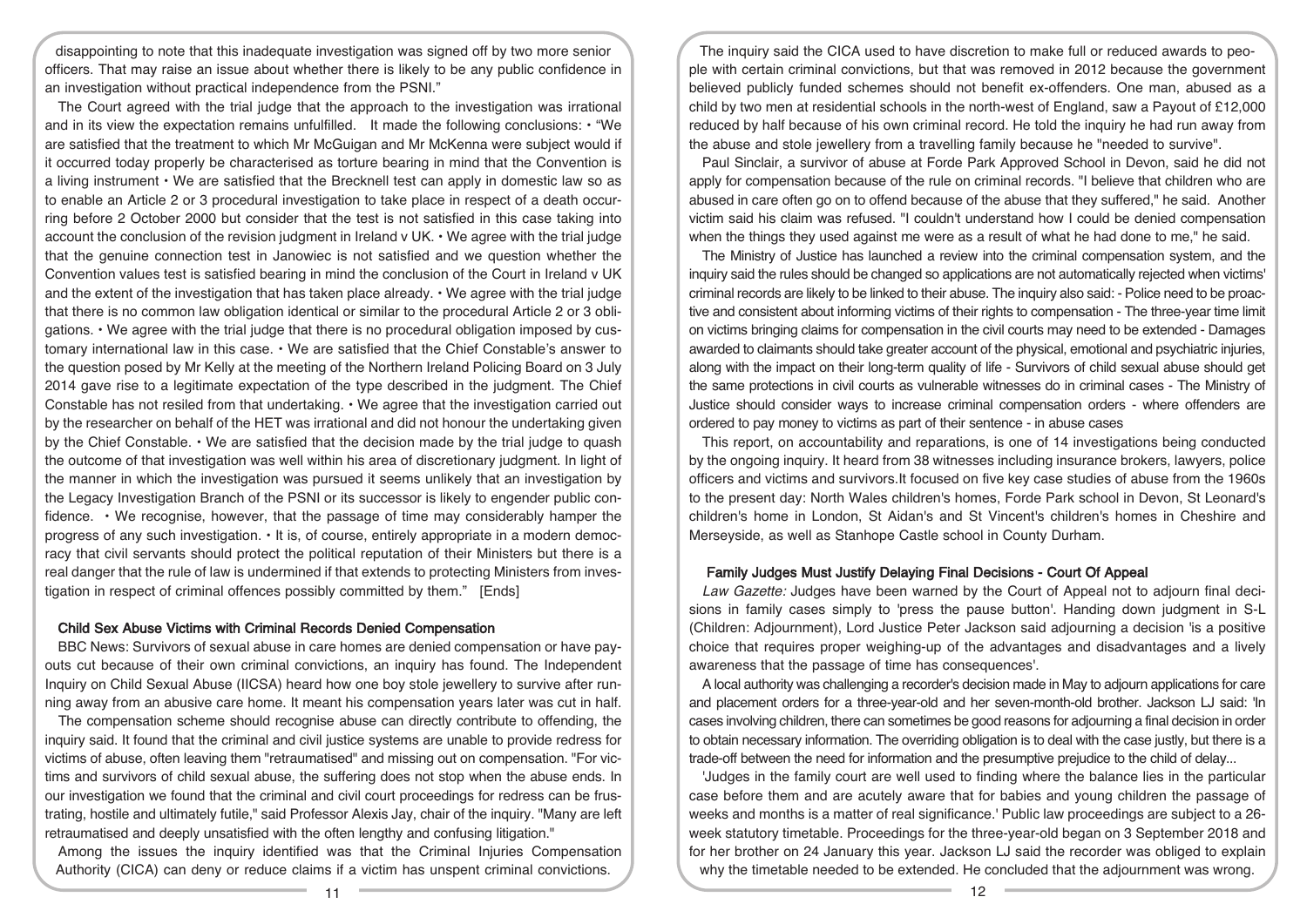He said: 'The parents had been intensively assessed in relation to one child and there was no gap in the evidence to justify a further assessment in relation to two children for whom delay in decision-making was a pressing negative feature. The recorder did not refer to the statutory timetabling obligations or explain why further extension was necessary.' The recorder's decision was also announced 'without context or coherent explanation'. Jackson LJ ordered the matter to be remitted for an expedited final hearing 'in the light of the sensitive ages of these children'. Lord Justice Green and Lord Justice Floyd agreed.

#### Justice System "Unable to Deliver Redress for Victims of Child Sexual Abuse"

Local Government Lawyer: Neither the criminal or civil justice system is able to effectively deliver the redress that victims and survivors of child sexual abuse seek, with many finding the processes "baffling, frustrating, hostile and futile", the Independent Inquiry into Child Sexual Abuse (IICSA) has said. Its report on Accountability and Reparations followed 15 days of public hearings, during which the inquiry heard from 40 witnesses including insurance brokers, lawyers, police officers and survivors. The report makes seven recommendations, which are set out below. They include that the Local Government Association and the Association of British Insurers should each produce codes of practice for responding to civil claims of child sexual abuse. "The codes should include recognition of the long term emotional and psychiatric or psychological effects of child sexual abuse on victims and survivors, and acknowledgement that these effects may make it difficult for victims and survivors to disclose that they have been sexually abused and to initiate civil claims for that abuse," IICSA said.

The codes should "also include guidance that: 1. Claimants should be treated sensitively throughout the litigation process; 2. The defence of limitation should only be used in exceptional circumstances; 3. Single experts jointly instructed by both parties should be considered for the assessment of the claimants' psychiatric, psychological or physical injuries; and 4. Wherever possible, claimants should be offered apologies, acknowledgement, redress and support."

Commenting on the report's conclusions, IICSA said: "While some survivors said no amount of money could make up for what they had been through, others wanted financial compensation to recognise the abuse and to compensate for lost education or unfulfilled careers.

#### Teenager Hired Hitman to Kill Parents With Money Stolen From Their Bank Account

Source: Scottish Legal News: A 17-year-old girl stole money from her parents so that she could hire a person to murder them, police officers have said. Alyssa Michelle Hatcher was arrested on Monday on two counts of criminal solicitation for murder, according to The Orlando Sentinel. The teenager told detectives that she stole a debit card from her mother and withdrew \$1,400 (£1,132) in cash from her parents' bank account. She also said that she paid a friend \$400 (£323) to murder her parents. The friend failed to kill the pair and Ms Hatcher then paid \$900 (£728) to a second person for the assassination. He also failed to commit the double murder. Ms Hatcher told police officers that she had used the remaining \$100 (£80) to buy cocaine. The plot came to light when a student at a nearby school told an official about the plot. The teenager's boyfriend told detectives that she had wanted to kill her parents. Ms Hatcher's stepfather is a police officer. Detectives said the teenager's motive for the alleged crime is unclear and that they have not decided whether to charge the girl as an adult. She is being held in a facility for juveniles and is expected to appear in a Florida court.

#### Grave Robber Reprieved: Extradition Appeal Allowed Due to Wholesale Failures

The Hon Mrs Justice Elisabeth Laing has allowed the appeal against extradition of a man, who was wanted to serve a prison sentence for robbing graves and memorials in Poland. Convicted of committing 25 offences, valued at over £10,000, the Appellant had received a suspended 18-month prison sentence in Poland but breached it and then fled the country.

In its extradition request, the Polish judicial authorities failed to provide the necessary details of the conduct, such as the location, victims or the value of each of the 25 offences; only 7 offences had some, but not all of the necessary details. The crimes, said to have been committed over a 12-month period, were dealt with in the Polish courts as a single offence, attracting a single prison sentence and a global value. The judge agreed that the district judge was wrong to consider that a prosecution in England and Wales would have condensed 25 offences of theft into a single count indictment as justification for the omission of essential information in respect of each offence.

Even if 18 of the unparticularised offences were struck-out of the warrant, the judge held that it was impossible to rule out the risk the Appellant have to serve the entirety of the 18-month sentence. Moreover, she agreed that the Appellant would be unable to avail himself of specialty protection, which otherwise prevents states from dealing with extraditees for conduct not contained in the extradition request. The appeal judge concluded that the omission of such basic, yet mandatory information in the warrant rendered the request incurably deficient; it amounted to a wholesale, and incurable failure to comply with the minimum requirements of the European Arrest Warrant scheme.

#### Baffling and Hostile': Abuse Survivors Lament Civil Justice Process

John Hyde, Law Gazette: Child abuse victims find the civil litigation process 'relentless' as many simply discontinue their claims rather than take the process any further, an inquiry has reported. The Independent Inquiry into Child Sexual Abuse, set up by the Home Office in 2014, reported last week on the aftermath of abuse and the legal process for claiming compensation. The report found that neither the criminal or civil justice system is able to effectively deliver the redress that victims and survivors seek, with many finding the legal processes baffling, frustrating, hostile and futile. The conclusions came from 15 days of public hearings, during which the inquiry heard from 40 witnesses including insurance brokers, lawyers, police officers and survivors.

The report notes specifically that those who do come forward felt they were offered inadequate support during the legal process and that access to therapeutic support was generally poor. One victim told the inquiry their case 'got to the point of sheer blind panic, there was no one to turn to'. Claimant lawyers said clients need signposting to appropriate services and often treated their lawyers as counsellors as well. Claimant lawyers reported that in many if not all cases, defendants routinely rely on the limitation defence to fend off claims. This was 'appallingly difficult' for clients to understand, said one representative. Several defendant lawyers who spoke to the inquiry conceded that limitation continues to be raised in many defences to non-recent cases. But some insurers said their policy had changed so that limitation is only cited where it is considered that a fair trial would not be possible.

The report said the law of limitation should be re-examined to consider whether to make it easier for victims and survivors to bring claims for non-recent child sexual abuse. States that many claimants may have issues with funding civil cases and without some form of litigation funding they are unlikely to pursue them. Some claims may be funded by legal aid, but lawyers told the inquiry the means test for public funding is now 'very very restrictive'. The inquiry also heard there are a limited number of insurance companies offering policies protecting claimants